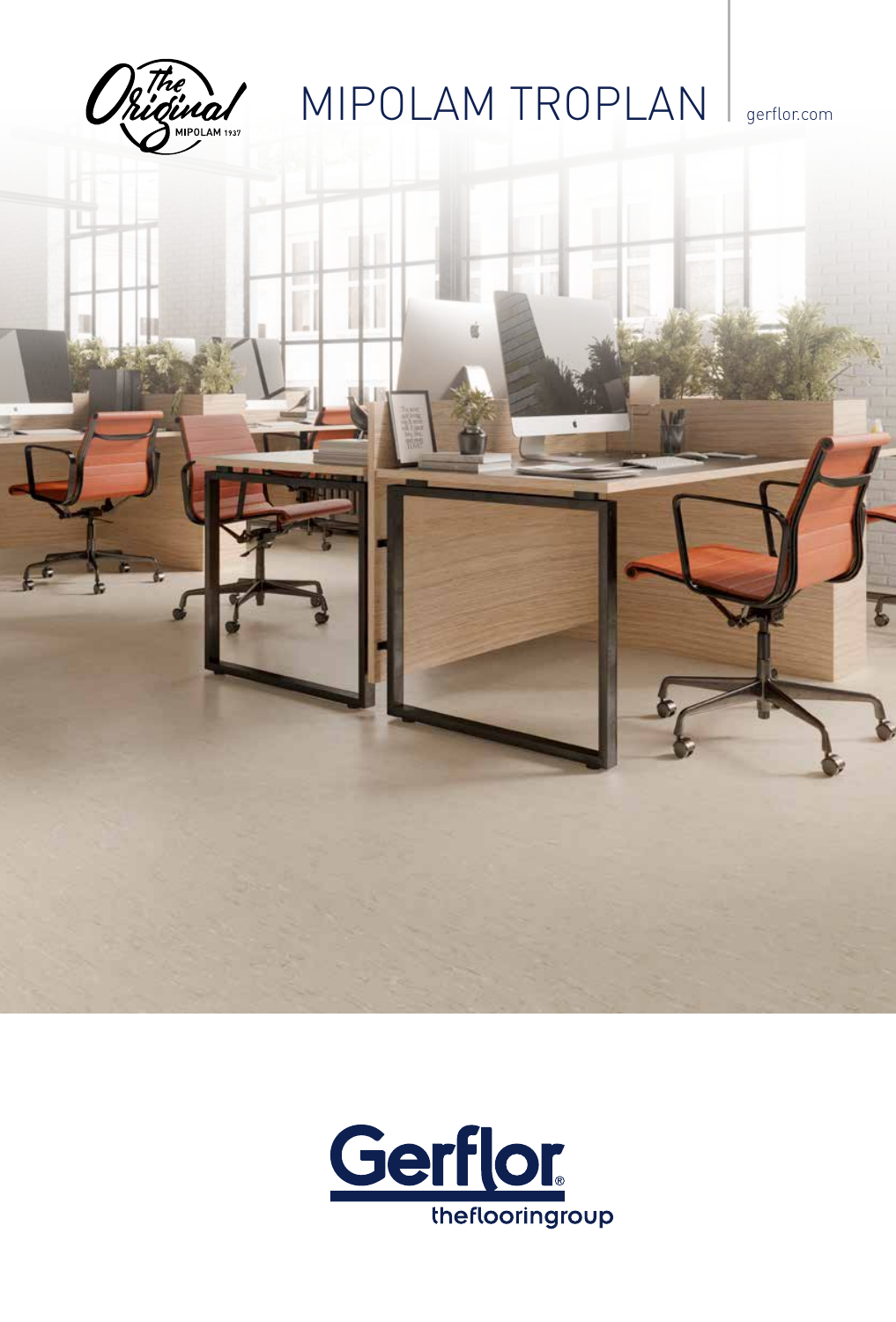

LRV: Light Reflectance Value - Welding rods: please refer to www.gerflor.com



1040 Dark Grey NCS: 5502-R / LRV: 29,5



1010 Grey NCS: 3502-R / LRV: 45,6





1035 Ocre NCS: 2020-Y30R / LRV: 48,2



1009 Light Grey NCS: 2000-N / LRV: 57,8



1060 Anthracite NCS: 6502-R / LRV: 20,1



1003 Light Ocre NCS: 1010-Y30R / LRV: 57,9



1059 Blue Grey NCS: 5005-R80B / LRV: 27,2



1032 Yellow NCS: 2040-Y30R / LRV: 39,4





1004 Earth NCS: 2005-Y50R / LRV: 50,4



1002 Beige NCS: 1005-Y50R / LRV: 63,9



1055 Apricot NCS: 3050-Y70R / LRV: 20,3



1033 Brown NCS: 3005-Y50R / LRV: 38,1

### MIPOLAM TROPLAN



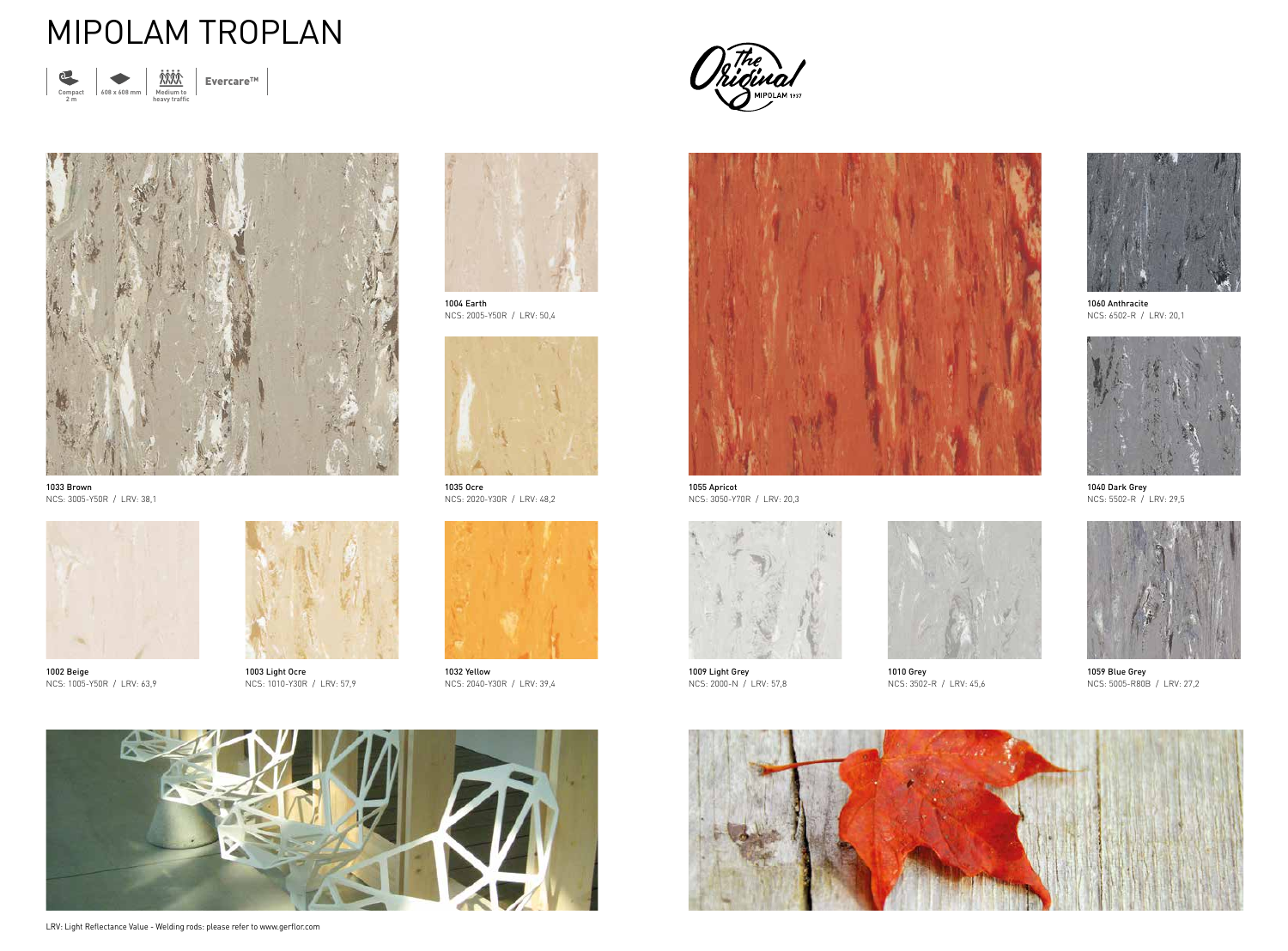

1056 Dark Blue NCS: 3040-R80B / LRV: 21,1



1006 Blue NCS: 2020-R80B / LRV: 46,1



1037 Medium Green NCS: 2030-B90G / LRV: 34,4



1057 Dark Green NCS: 4020-B90G / LRV: 28,9



1007 Green NCS: 2010-G30Y / LRV: 46,3



1036 Medium Blue NCS: 2030-R80B / LRV: 36,5



## MIPOLAM TROPLAN



 $E$ vercare<sup>TM</sup>

Matt effect: enhanced design & color, long lasting appearance



An innovative corner system.

SUITABLE FOR ALL GERFLOR VINYL FLOORS

Clean Corner System enables to treat corners to meet all healthcare & industry requirements.

An exclusive and Gerflor patented treatment. A proven ease of maintenance:







anti-viral activity ISO 22196 & ISO 21702





**100% recyclable, 25% recycled content**